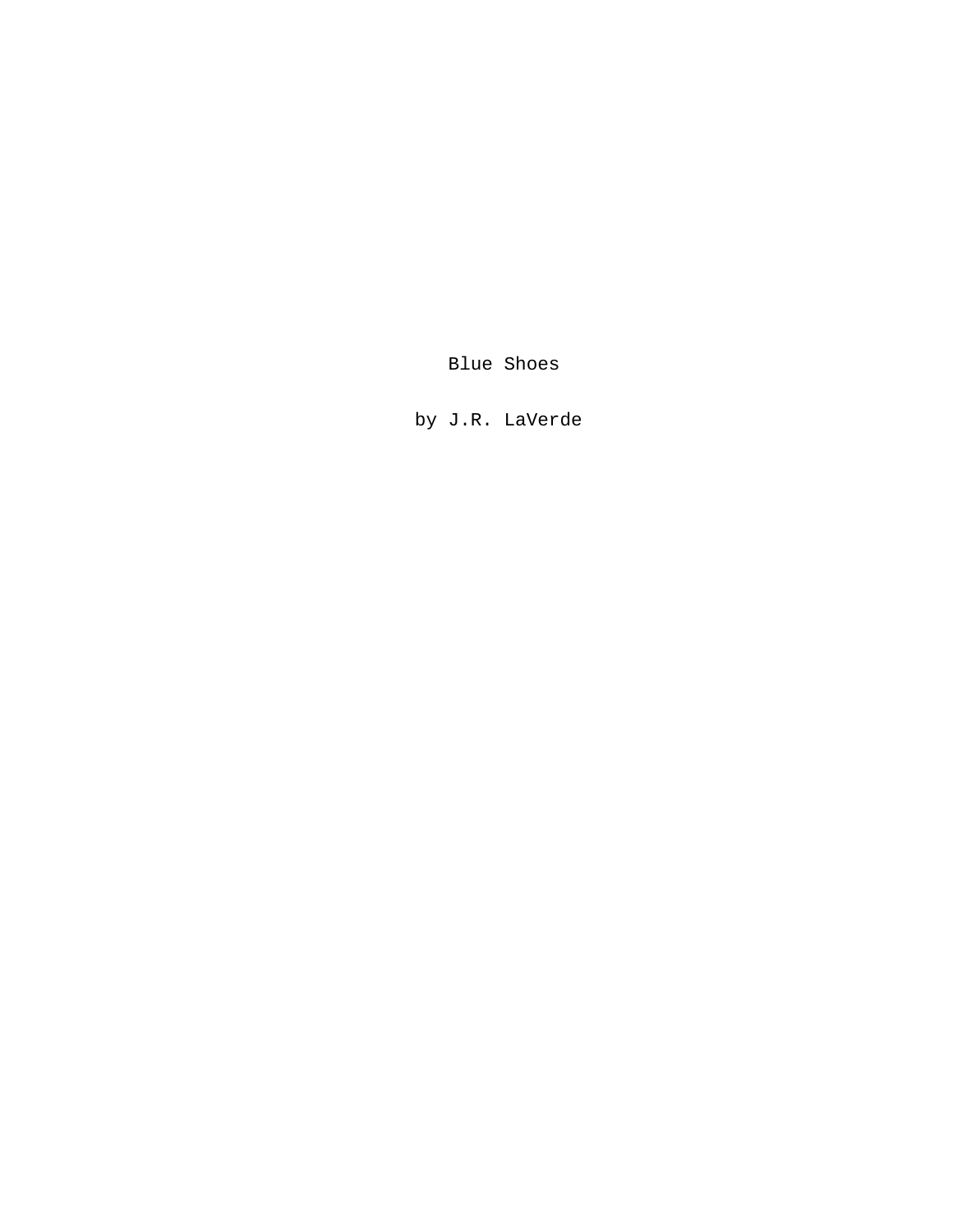INT. CINDERELLA'S SHOE STORE -NIGHT-

CINDERELLA flips the sign to "CLOSE" at the entrance of her store . She is a small, Spanish woman with long black hair

EXT. CINDERELLA'S SHOE STORE -NIGHT-

It starts to rain lightly, thunder is heard from a distance. Cinderella looks outside, everyone is wearing red shoes; neighbors, strangers, customers, and children. She feels stuck and alone, then closes the blinds from the door

INT. CINDERELLA'S SHOE STORE -NIGHT-

A picture of her mom and her, as a child, is hung from the door that separates the store from her studio apartment. It contain four flamenco dancers, native to her country, Spain. It is labeled, "Grand opening, 1954." The room is small; a desk has a pile of paper containing shoe deigns. She is laying on her couch, watching a fashion show that featured the most popular designer at the time, DAPHNE. She is all over the news for designing a daring shoe.

INT. FASHION SHOW -NIGHT-

Daphne is sitting on a chair next to the anchor. Wearing a puffy, white coat, glasses, and her notorious pink shoes.

> FASHION SHOW ANCHOR Daphne, were you ever afraid of losing your entire career over a single pair of shoes like this? Many people are protesting your shoes, calling it communistic propaganda.

The camera focuses on Daphne, she turns then stares directly at it, sporting a confident smile.

## DAPHNE

Sometimes darling, you have to be willing to risk your entire life for an idea you believe in.

INT. CINDERELLA'S STUDIO APARTMENT -NIGHT-

Cinderella is asleep laying on her couch. It continues to rain.